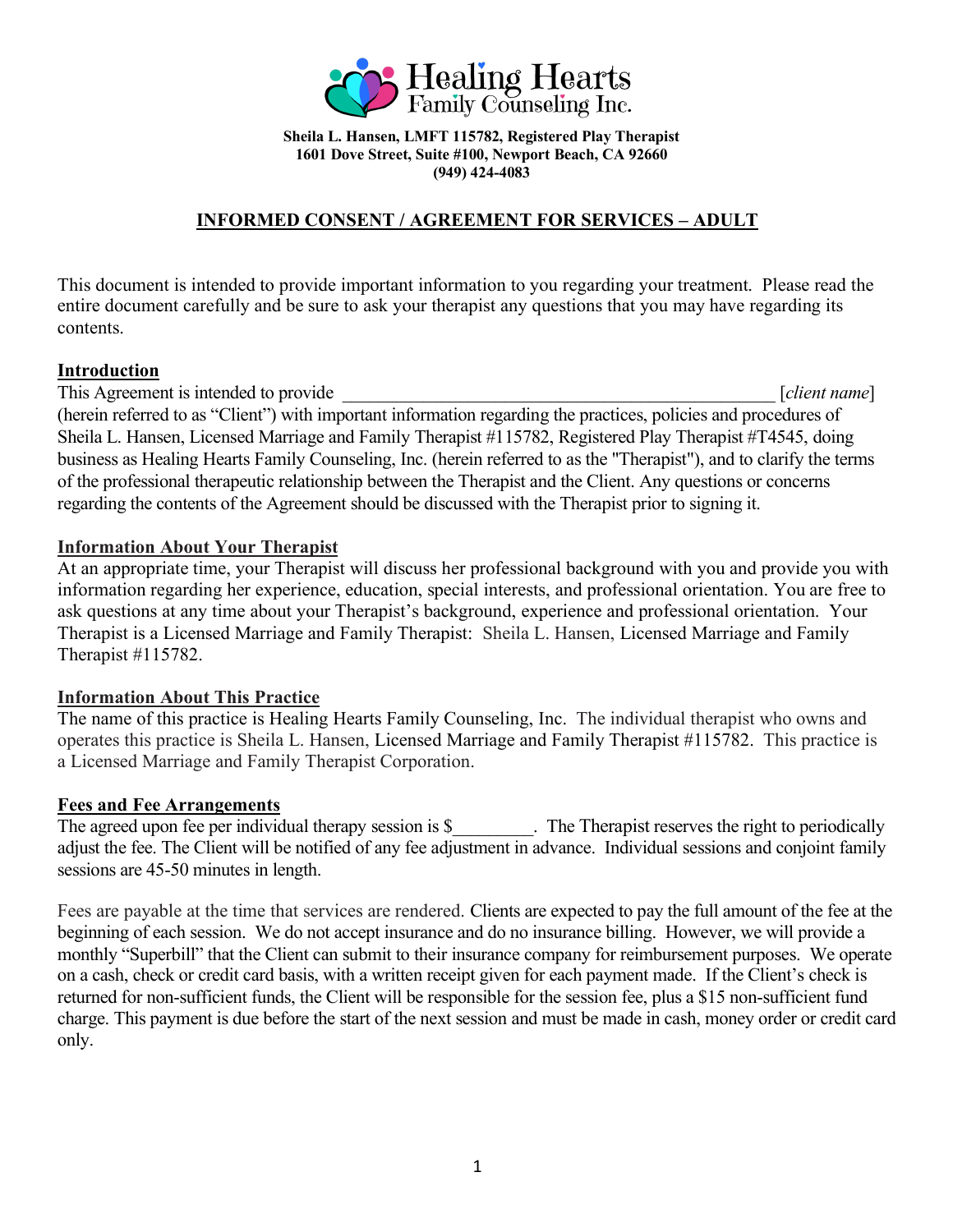

From time-to-time, the Therapist may engage in telephone contact with the Client for the purposes other than scheduling sessions. The Client is responsible for payment of the agreed upon fee (on a pro rata basis) for any telephone calls longer than ten minutes. In addition, from time-to-time, the Therapist may engage in telephone contact with third parties at the Client's, request and with the Client's advance written authorization. The Client is responsible for payment of the agreed upon fee (on a pro rata basis) for any telephone call longer than ten minutes.

Please ask your Therapist if you wish to discuss a written agreement that specifies an alternative payment procedure. If for some reason you find that you are unable to continue paying for your therapy, you should inform your Therapist. Your Therapist will help you to consider any options that may be available to you at that

time.

### **Confidentiality**

All communications between Client and Therapist will be held in strict confidence and will not be released to any third party without written authorization from the Client. Psychotherapy can only be effective if there is a trusting, confidential relationship between the Therapist and the Client. If you participate in marital or family therapy, your Therapist will not disclose confidential information about your treatment unless all person(s) who participated in the treatment with you provide their written authorization to release such information. However, it is important that you know that your Therapist utilizes a "no-secrets" policy when conducting marital or family therapy. This means that if you participate in marital or couple therapy, your Therapist is permitted to use information obtained in an individual session that you may have had with her, when working with other family members.

Please feel free to ask your therapist about her "no secrets" policy and how it may apply to you.

There are exceptions to confidentiality. Exceptions to confidentiality include, but are not limited to: therapists are required to report instances of suspected child, dependent adult or elder abuse. Therapists may also be required or permitted to break confidentiality when they have determined that a client presents a serious danger of physical violence to another person/reasonably identifiable victim, or when a client is dangerous to him or herself or the person or property of another. Disclosure may also be required pursuant to a legal proceeding.

#### **Sessions, Appointment Scheduling and Cancellation Policies**

Sessions are typically scheduled to occur one time per week at the same time and day, if possible and typically runs for 45-50 minutes. Your Therapist may suggest a different amount of therapy depending on the nature and severity of the concerns. Your consistent attendance greatly contributes to a successful outcome.

In order to cancel or reschedule an appointment, you are expected to notify your Therapist as soon as possible, or at a minimum, at least 24-hours in advance of your appointment. If you do not provide your Therapist with at least 24-hours' notice in advance, you are responsible for payment for the missed session. Due to the fact that many more people request psychological/mental health services than we are able to provide, we have adopted the following policies to ensure that our time is used to its broadest extent.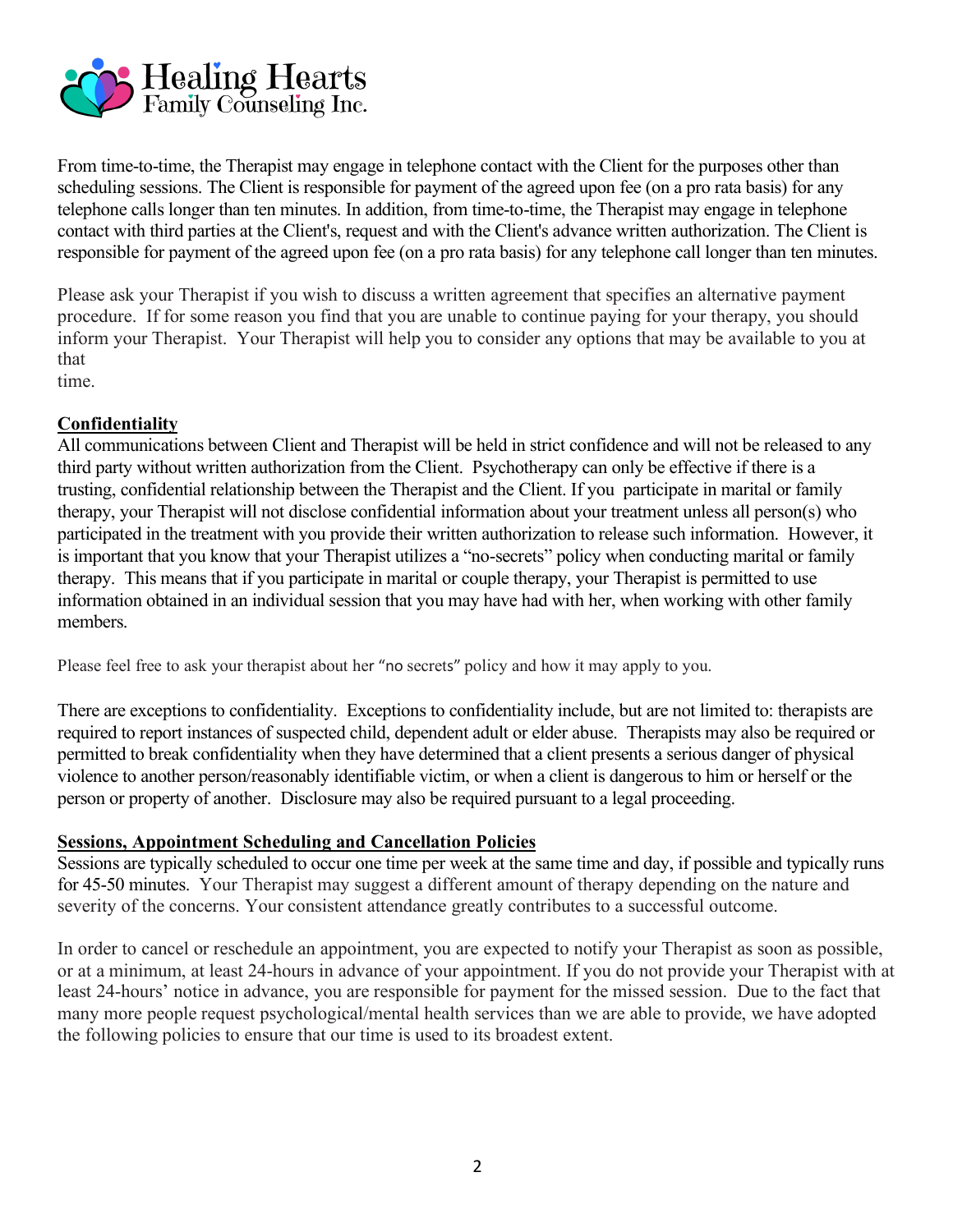

# **Please read and initial your acknowledgment and acceptance of the following:**

| Initials | As the scheduling of an appointment involves the reservation of time set aside specifically for<br>you, we will accept cancellation or rescheduling made at least 24-hours prior to a scheduled<br>appointment. |  |
|----------|-----------------------------------------------------------------------------------------------------------------------------------------------------------------------------------------------------------------|--|
| Initials | The full session fee $(\$$ are solution (less than 24-hours prior to<br>scheduled appointment) or 'no show' appointments.                                                                                       |  |
| Initials | It is important to note that insurance benefits <b>DO NOT</b> apply to late cancellation and 'no<br>session fee is solely YOUR responsibility.<br>show' charges. The \$                                         |  |

#### **Risks and Benefits of Therapy**

Psychotherapy is a process in which the Therapist and Client discuss a myriad of issues, events experiences and memories for the purpose of creating positive change so the Client can experience his/her life more fully. It provides an opportunity to better, and more deeply understand oneself, as well as, any problems or difficulties the Client may be experiencing. Psychotherapy is a joint effort between the Client and the Therapist. Progress and success may vary depending upon the particular problems or issues being addressed, as well as many other factors.

Participating in therapy may result in a number of benefits to the Client, including, but not limited to, reduced stress and anxiety, decreased negative thoughts and self-sabotaging behaviors, improved interpersonal relationships, increased self-confidence, etc.

Such benefits may also require substantial efforts on the part of the Client, including active participation in the therapeutic process, honesty and a willingness to change feelings, thoughts, behaviors, etc.. There is no guarantee that therapy will yield any or all of the benefits listed above.

Participating in therapy may also involve some discomfort, including remembering and discussing unpleasant events, feelings and experiences. The process may evoke strong feelings of sadness, anger, fear, etc. During the therapeutic process, many clients find that they feel worse before they feel better. This is generally a normal course of events. There may be times when the Therapist challenges the Client's perceptions and assumptions, and offers different perspective(s). Personal growth and change may be easy and swift at times, but may also be slow and frustrating. The issues presented by the Client may result in unintended outcomes, including changes in personal relationships. The Client should be aware that any decision on the status of his/her personal relationships is the responsibility of the Client. The Client should address any concerns regarding his/her progress in therapy with the Therapist.

#### **Professional Consultation**

Professional consultation is an important component of a healthy psychotherapy practice. As such, the Therapist regularly participates in clinical, ethical and legal consultation with appropriate professionals. During such consultations, the Therapist will not reveal any personally identifying information regarding the Client.

#### **Records and Record Keeping**

The Therapist may take notes during session, and will also produce other notes and records regarding the Client's treatment. These notes constitute the Therapist's clinical and business records, which by law, the Therapist is required to maintain. Such records are the sole property of the Therapist. The Therapist will not alter her normal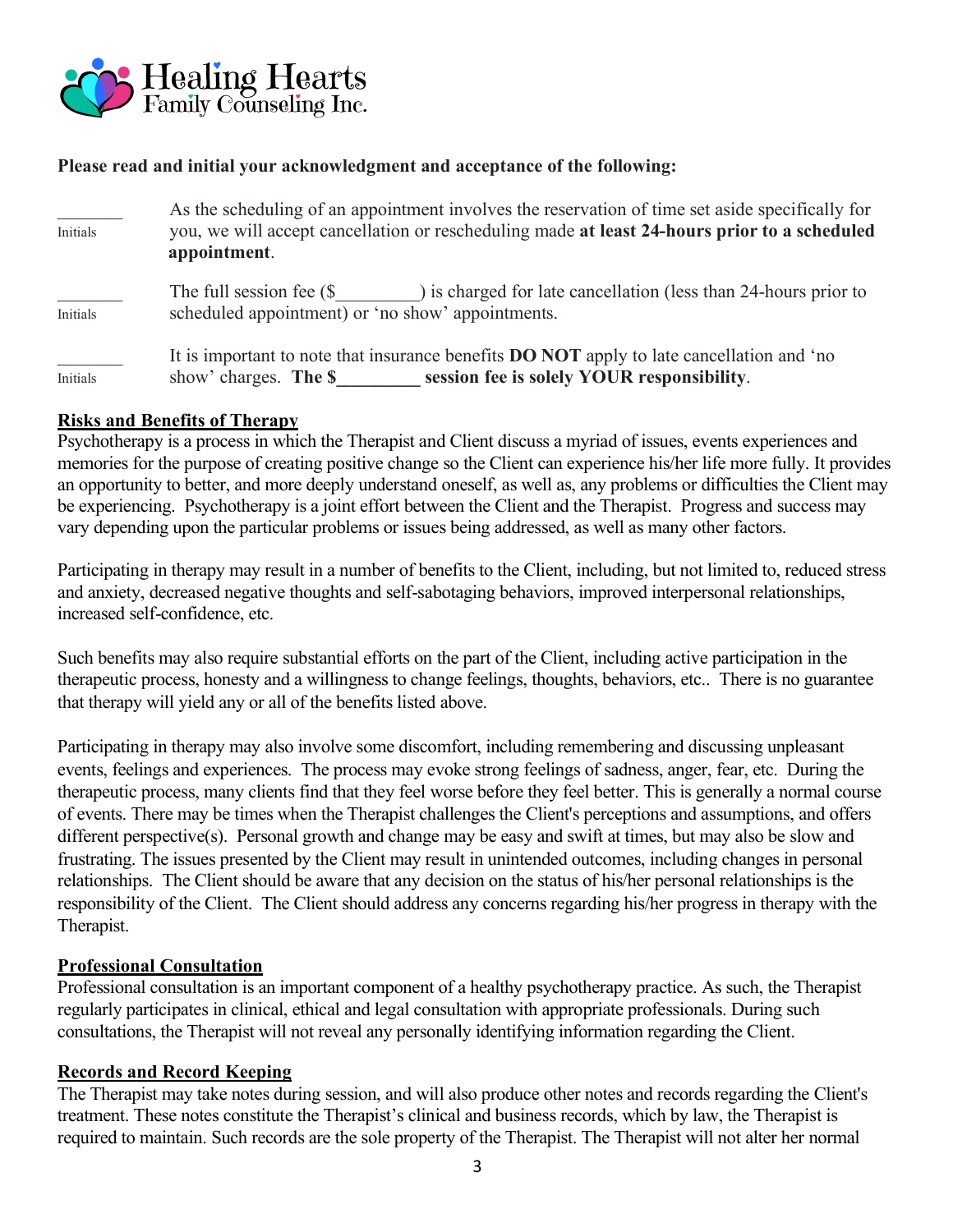

record keeping process at the request of any client. Should the Client request a copy of the Therapist's records, such a request must be made in writing. The Therapist reserves the right, under California law, to provide the Client with a treatment summary in lieu of actual records. The Therapist also reserves the right to refuse to produce a copy of the record under certain circumstances, but may, as requested, provide a copy of the record to another treating health provider. The Therapist will maintain the Client's records for ten years following the termination of therapy, or when the Client is 25 years of age, whichever is longer. However, after the ten years, the Client's records will be destroyed in a manner that preserves the Client's confidentiality.

### **Client Litigation**

The Therapist will not voluntarily participate in any litigation, or custody dispute in which the Client and another individual, or entity, are parties. The Therapist has a policy of not communicating with the Client's attorney and will generally not write or sign letters, reports, declarations, or affidavits to be used in the Client's legal matter. The Therapist will generally not provide records or testimony unless compelled to do so. Should the Therapist be subpoenaed, or ordered by a court of law, to appear as a witness in an action involving the Client, the Client agrees to reimburse the Therapist for any time spent for preparation, travel, or other time the Therapist has made herself available for such an appearance at the Therapist's usual and customary hourly rate.

### **Psychotherapist - Patient Privilege**

The information disclosed by the Client, as well as any records created, are subject to the psychotherapist-patient privilege. The psychotherapist-patient privilege results from the special relationship between the Therapist and the Client in the eyes of the law. It is akin to the attorney-client privilege or the doctor-patient privilege. Typically, the Client is the holder of the psychotherapist-patient privilege. If the Therapist receives a subpoena for records, deposition testimony, or testimony in a court of law, the Therapist will assert the psychotherapist-patient privilege on the Client's behalf until instructed in writing, to do otherwise by a person with the authority to waive the privilege on the Client's behalf. The Client should be aware that he/she might be waiving the psychotherapist-patient privilege if he/she makes his/her mental or emotional state an issue in a legal proceeding. Clients should address any concerns he/she may have regarding the psychotherapist-patient privilege with his/her attorney.

#### **Therapist Availability/Emergencies**

You are welcome to phone your Therapist in between sessions. However, as a general rule, it is our belief that important issues are better addressed within regularly scheduled sessions. You may leave a message for your Therapist at any time on her confidential voicemail. If you wish your Therapist to return your call, please be sure to leave your name and phone number(s), along with a brief message concerning the nature of your call. Non-urgent phone calls are returned during the Therapist's normal workdays within 24–36 hours. The Therapist is unable to provide 24-hours crisis service. If you have an urgent need to speak with your Therapist, please indicate that fact in your message and follow any instructions that are provided by your Therapist's voicemail. Please be sure to leave your name and phone number(s), along with a brief message concerning the nature of your call. In the event of a medical or psychiatric emergency or an emergency involving a threat to your safety or the safety of others, please call 911 to request emergency assistance or go to the nearest emergency room.

You should be aware that your Therapist is generally available to return phone calls within approximately 24-36 hours, but cannot guarantee the calls will be returned immediately. Your Therapist is not able to return phone calls after 9:00 pm. Your Therapist is not available to return phone calls on week-ends and holidays.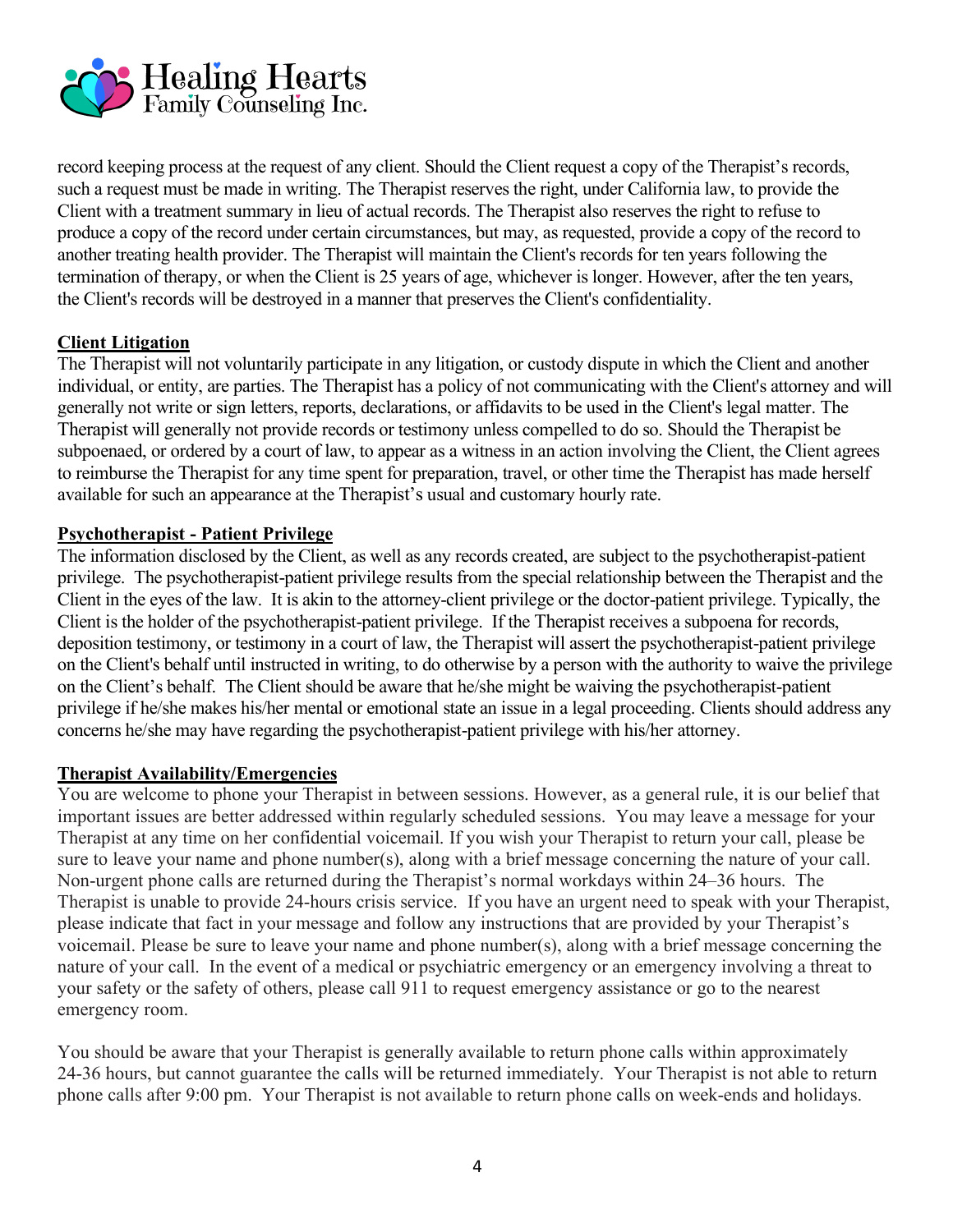

You should also be aware of the following resources that are available in the local community to assist individuals who are in crisis:

911

Crisis Hotline: (877) 7-CRISIS or (877) 727-4747 OC Domestic Violence Hotline: (800) 978-3600 Family Shelter / Human Options: (949) 854-3554 Hoag Hospital: (949) 764-HOAG (4624) Suicide Hotline: 1 (800) SUICIDE or (800) 784-2433 OC Warm Line: (714) 991-6412

# **Therapist Communications**

Your Therapist may need to communicate with you by telephone or other means. Please indicate your preference by checking one of the choices listed below. Please be sure to inform your Therapist if you do not wish to be contacted at a particular time or place, or by a particular means.

| My Therapist may call me on my home phone. My home phone number is: $( )$          |  |  |
|------------------------------------------------------------------------------------|--|--|
| My Therapist may call me on my cell phone. My cell phone number is: ()             |  |  |
| My Therapist may send a text message to my cell phone. My cell phone number is: () |  |  |
| My Therapist may call me at work. My work phone number is: ()                      |  |  |
| My Therapist may communicate with me by E-mail. My E-mail address is:              |  |  |
| My Therapist may send mail to me at my home address.                               |  |  |

Sensitive, clinical information is to be discussed over the phone or in-person only as deemed appropriate by the therapist. For appropriate E-mail or text communication, Therapist will respond to your E-mail or text within 24-36 hours. Please note potential risks of using electronic communication may include, but are not limited to: inadvertent sending of an E-mail or text containing confidential information to the wrong recipient, theft or loss of the computer, laptop or mobile device storing confidential information, and interception by an unauthorized third party through an unsecured network. E-mail messages may contain viruses or other defects and it is your responsibility to ensure that it is virus-free. In addition, E-mail or text communication may become part of the clinical record. You may be charged for time the Therapist spends reading and responding E-mail or text messages.

# **Social Media Policy Addendum**

With the increasing use of social networking sites such as Facebook, LinkedIn, Twitter, etc., use of these sites can compromise your confidentiality and our respective privacy. A separate Social Media Policy Addendum is attached that clearly outlines my policies related to the use of social media. Please carefully read, review and sign the attached Social Media Policy Addendum.

#### **About the Therapy Process**

It is your Therapist's intention to provide services that will assist you in reaching your goals. Based upon the information that you provide to your Therapist and the specifics of your situation; your Therapist will provide recommendations to you regarding your treatment. We believe that therapists and patients are partners in the therapeutic process. You have the right to agree or disagree with your Therapist's recommendations. Your Therapist will also periodically provide feedback to you regarding your progress and will invite your participation in the discussion. Your Therapist will work with you to develop an effective treatment plan. Over the course of therapy, your Therapist will attempt to evaluate whether the therapy provided is beneficial to you. Your feedback and input is an important part of this process. It is the goal of your Therapist to assist you in effectively addressing your problems and concerns. However, due to the varying nature and severity of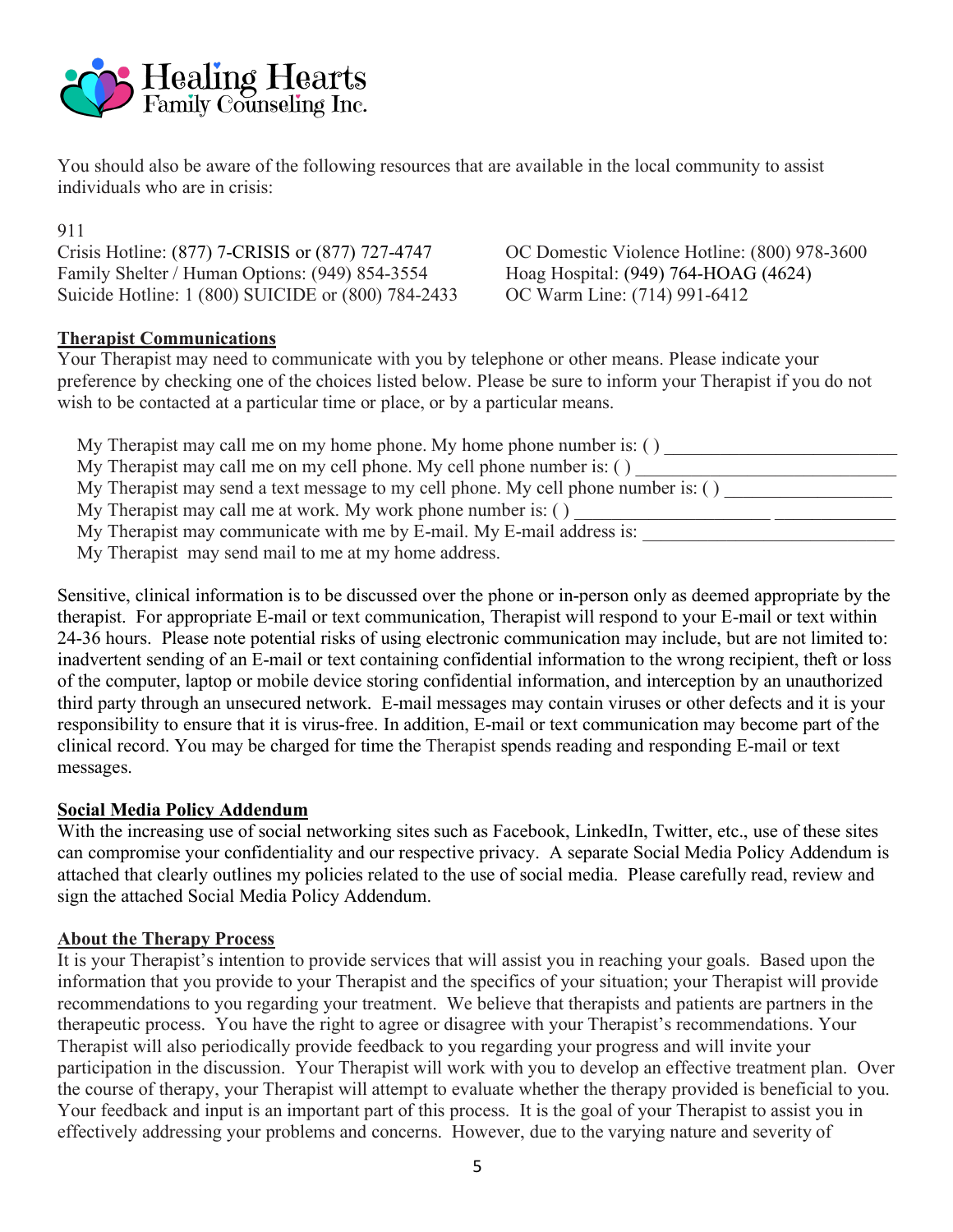

problems and the individuality of each patient, your Therapist is unable to predict the length of your therapy or to guarantee a specific outcome or result.

# **Termination of Therapy**

The length of your treatment and the timing of the eventual termination of treatment depend on the specifics of your treatment plan and the progress the Client achieves. It is a good idea to plan for termination in collaboration with your Therapist. Your Therapist will discuss a plan for termination with you, as you, the Client, approach the completion of your treatment goals. The Client may discontinue therapy at any time at his/her discretion. If you or your Therapist determines that the Client is not benefiting from treatment, either of you may elect to initiate a discussion of the treatment alternatives. Treatment alternatives may include, among other possibilities, referral, changing the treatment plan, or terminating therapy.

The Therapist also reserves the right to terminate therapy at her discretion. Reasons for such termination, include, but are not limited to, untimely payment of fees, failure to comply with treatment recommendations, conflicts of interest, failure to participate in therapy, Client's needs are outside of Therapist scope of competence or practice, or the Client is not making adequate progress in therapy.

Upon either party's decision to terminate therapy, the Therapist will generally recommend that the Client participate in at least one, or possibly more, termination sessions. These sessions are intended to facilitate a positive termination experience and give both parties an opportunity to reflect on the work that has been done. The Therapist will also attempt to ensure a smooth transition to another Therapist by offering referrals to the Client.

# **Expectations of Clients**

All clients are expected to behave appropriately while they are receiving services at this office. This includes: respecting the privacy and confidentiality of others, being quiet in the waiting room, and helping to maintain a neat, clean, and safe waiting room and therapeutic environment.

# **Acknowledgement**

By signing below, the Client acknowledges that he/she has reviewed and fully understands the terms and conditions of this Agreement. The Client has discussed such terms and conditions with the Therapist, and has had any questions with regard to its terms and conditions answered to the Client's satisfaction. The Client agrees to abide by the terms and conditions of this Agreement and consents to participate in psychotherapy with the Therapist. Moreover, the Client agrees to hold the Therapist free and harmless from any claims, demands, or suits for damages from any injury or complications whatsoever, save negligence, that may result from such treatment.

**NOTICE TO CLIENTS:** The Board of Behavioral Sciences receives and responds to complaints regarding services provided within the scope of practice of (marriage and family therapists, licensed educational psychologists, clinical social workers, or professional clinical counselors). You may contact the board online at www.bbs.ca.gov, or by calling (916) 574-7830.

 $\mathcal{L}_\mathcal{L} = \{ \mathcal{L}_\mathcal{L} = \{ \mathcal{L}_\mathcal{L} = \{ \mathcal{L}_\mathcal{L} = \{ \mathcal{L}_\mathcal{L} = \{ \mathcal{L}_\mathcal{L} = \{ \mathcal{L}_\mathcal{L} = \{ \mathcal{L}_\mathcal{L} = \{ \mathcal{L}_\mathcal{L} = \{ \mathcal{L}_\mathcal{L} = \{ \mathcal{L}_\mathcal{L} = \{ \mathcal{L}_\mathcal{L} = \{ \mathcal{L}_\mathcal{L} = \{ \mathcal{L}_\mathcal{L} = \{ \mathcal{L}_\mathcal{$ 

Client Name (Please Print) Date

 $\mathcal{L}_\text{max}$  , and the contract of the contract of the contract of the contract of the contract of the contract of the contract of the contract of the contract of the contract of the contract of the contract of the contr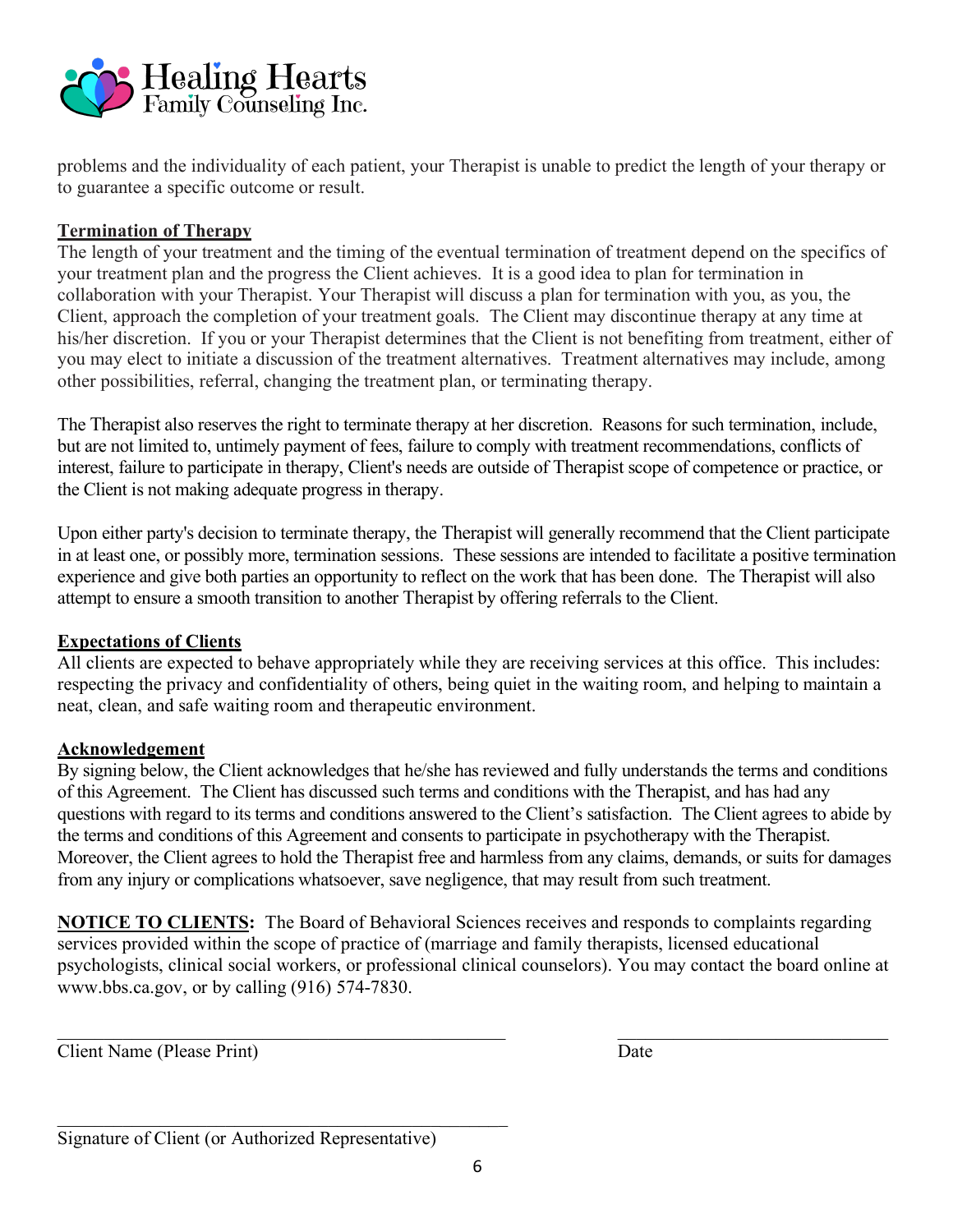

### **Social Media Policy Addendum to Informed Consent / Agreement for Services**

This document outlines the office policies related to use of Social Media. Please read it to understand how I conduct myself on the Internet as a mental health professional and how you can expect me to respond to various interactions that may occur between us on the Internet. If you have any questions about anything within this document, I encourage you to bring them up when we meet. As new technology develops and the Internet changes, there may be times when I need to update this policy. If I do so, I will notify you in writing of any policy changes and make sure you have a copy of the updated policy.

# **Friending**

I **do not accept** friend or contact requests from current or former clients or their parents on any social networking site (Facebook, LinkedIn, Twitter, etc.). I believe that adding clients as friends or contacts on these sites can compromise your confidentiality and our respective privacy. It may also blur the boundaries of our therapeutic relationship. If you have questions about this, please bring them up when we meet and we can talk more about it.

# **Interacting**

Please do not use SMS (mobile phone messaging) or messaging on Social Networking sites such as Twitter, Facebook, or LinkedIn to contact me. These sites are not secure and I may not read these messages in a timely fashion. Do not use wall postings, @replies, or other means of engaging with me in public online if we have an already established client/psychotherapist relationship. Engaging with me in this way could compromise your confidentiality. It may also create the possibility that these exchanges become a part of your legal medical record and will need to be documented and archived in your chart. If you need to contact me between sessions, the best way to do so is by phone at (949) 424-4083. Direct E-mail at Sheila@hhfcoc.com is the second best method for quick, administrative issues such as changing appointment times. See the E-mail section below for more information regarding E-mail interactions.

# **E-Mail**

I prefer using E-mail only to arrange or modify appointments. E-mail is not completely secure or confidential. If you choose to communicate with me by E-mail, please be aware that all emails are retained in the logs of both your and my Internet service providers. While it is unlikely that someone will be looking at these logs, they are, in theory, available to be read by the system administrator(s) of the Internet service provider. You should also know that any E-mails I receive from you and any responses that I send to you become a part of your legal record.

# **Business Review Sites**

You may find my therapy practice on sites such as Yelp, Healthgrades, Yahoo Local, Bing, or other places which list businesses. Some of these sites include forums in which users rate their providers and add reviews. Many of these sites comb search engines for business listings and automatically add listings regardless of whether the business has added itself to the site. If you should find my listing on any of these sites, please know that my listing is **NOT** a request for a testimonial, rating, or endorsement from you as my client, as it is **unethical for therapists to solicit testimonials**. Of course, you have a right to express yourself on any site you wish. But due to confidentiality, I cannot respond to any review on any of these sites whether it is positive or